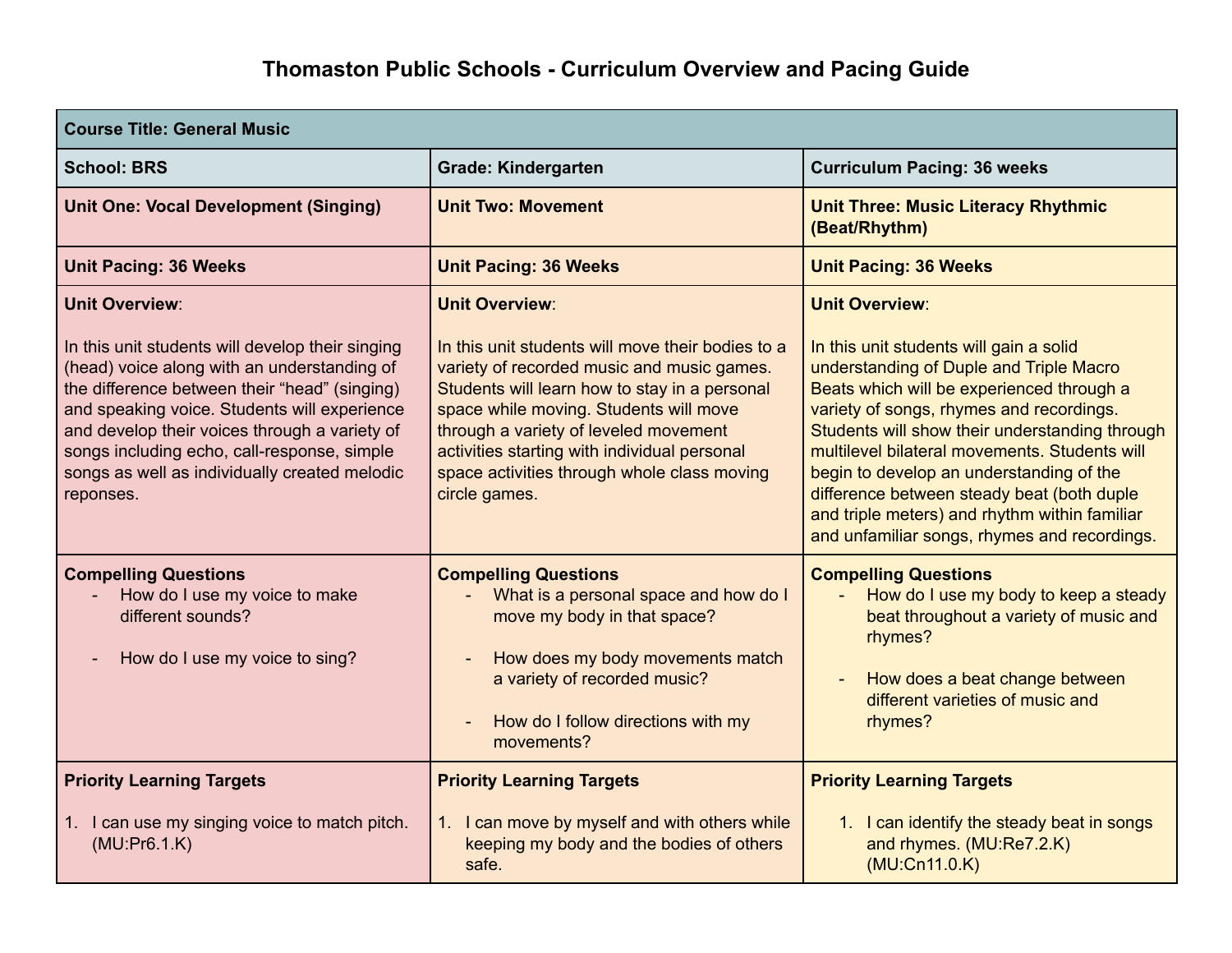| 2. I can sing alone and with others using my<br>singing voice. (MU:Pr6.1.K)<br>3.<br>I can create my own vocal response using<br>my singing voice. (MU:Cr1.1.K)<br>(MU:Cr2.1.K) (MU:Cr3.1.K) (MU:Cr3.2.K)<br>(MU:Pr5.1.K) (MU:Pr6.1.K) (MU:Re9.1.K)<br>(MU:Cn10.0.K) (MU:Cn11.0.K) | 2. I can listen to recorded music and show it's<br>contour and expression through<br>movement. (MU:Cr1.1.K) (MU:Cr2.1.K)<br>(MU:Cr3.1.K) (MU:Cr3.2.K) (MU:Pr4.3.K)<br>(MU:Pr5.1.K) (MU:Pr6.1.K) (MU:Re8.1.K)<br>(MU:Re9.1.K) (MU:Cn10.0.K)<br>(MU:Cn11.0.K)<br>3. I can follow given directions in music<br>games. | 2. I can demonstrate a steady beat on my<br>body and on unpitched percussion.<br>(MU:Pr6.1.K) (MU:Re7.2.K)<br>(MU:Cn11.0.K)<br>I can evaluate the difference between<br>$\mathcal{S}$<br>beat and rhythm in familiar songs and<br>rhymes. (MU:Pr4.2.K) (MU:Re7.2.K)<br>(MU:Cn11.0.K) |
|------------------------------------------------------------------------------------------------------------------------------------------------------------------------------------------------------------------------------------------------------------------------------------|--------------------------------------------------------------------------------------------------------------------------------------------------------------------------------------------------------------------------------------------------------------------------------------------------------------------|--------------------------------------------------------------------------------------------------------------------------------------------------------------------------------------------------------------------------------------------------------------------------------------|
| <b>Unit Four: Musical Concepts (Expression)</b>                                                                                                                                                                                                                                    | <b>Unit Five: Music Literacy Melodic (Tonal)</b>                                                                                                                                                                                                                                                                   | <b>Unit Six: Form</b>                                                                                                                                                                                                                                                                |
| <b>Unit Pacing: 24 Weeks</b>                                                                                                                                                                                                                                                       | <b>Unit Pacing: 20 Weeks</b>                                                                                                                                                                                                                                                                                       | <b>Unit Pacing: 24 Weeks</b>                                                                                                                                                                                                                                                         |
| <b>Unit Overview:</b><br>In this unit students will experience and<br>evaluate differences in recorded music.<br>Differences they will be listening for are<br>High/Low, Fast/Slow, Bouncy/Smooth and<br>Many/Few (in regards to instrumentation).                                 | <b>Unit Overview:</b><br>In this unit students will train their ears to listen<br>and respond to a variety of intervals ranging<br>from P8 to M3.                                                                                                                                                                  | <b>Unit Overview:</b><br>In this unit students will gain understanding of<br>the overall form of classroom songs and<br>rhymes. This will be completed through<br>sequencing activities as well as identifying<br>same/different parts in classroom songs and<br>rhymes.             |
| <b>Compelling Questions</b><br>What kind of differences are found in<br>music I listen to?<br>How can I show differences in a variety<br>$\overline{\phantom{a}}$<br>of music?                                                                                                     | <b>Compelling Questions</b><br>How do two (or more) notes sound<br>different?<br>How do I use my body to show High<br>and Low sounds?                                                                                                                                                                              | <b>Compelling Questions</b><br>How do I find and show the sequence<br>in songs and rhymes?<br>How does the form of a song/rhyme<br>help me understand the words/story of<br>the song/rhyme?                                                                                          |
| <b>Priority Learning Targets</b><br>I can listen to a wide variety of musical<br>examples. (MU:Pr4.1.K) (MU:Pr4.2.K)<br>(MU:Pr4.3.K) (MU:Re7.1.K) (MU:Cn10.0.K)                                                                                                                    | <b>Priority Learning Targets</b><br>1. I can show the difference between high<br>and low pitches with my body.<br>(MU:Pr6.1.K) (MU:Re8.1.K)                                                                                                                                                                        | <b>Priority Learning Targets</b><br>1. I can identify different parts in classroom<br>songs and rhymes. (MU:Pr4.2.K)<br>(MU:Pr4.3.K) (MU:Re8.1.K) (MU:Cn10.0.K)                                                                                                                      |
| (MU:Cn11.0.K)                                                                                                                                                                                                                                                                      |                                                                                                                                                                                                                                                                                                                    | (MU:Cn11.0.K)                                                                                                                                                                                                                                                                        |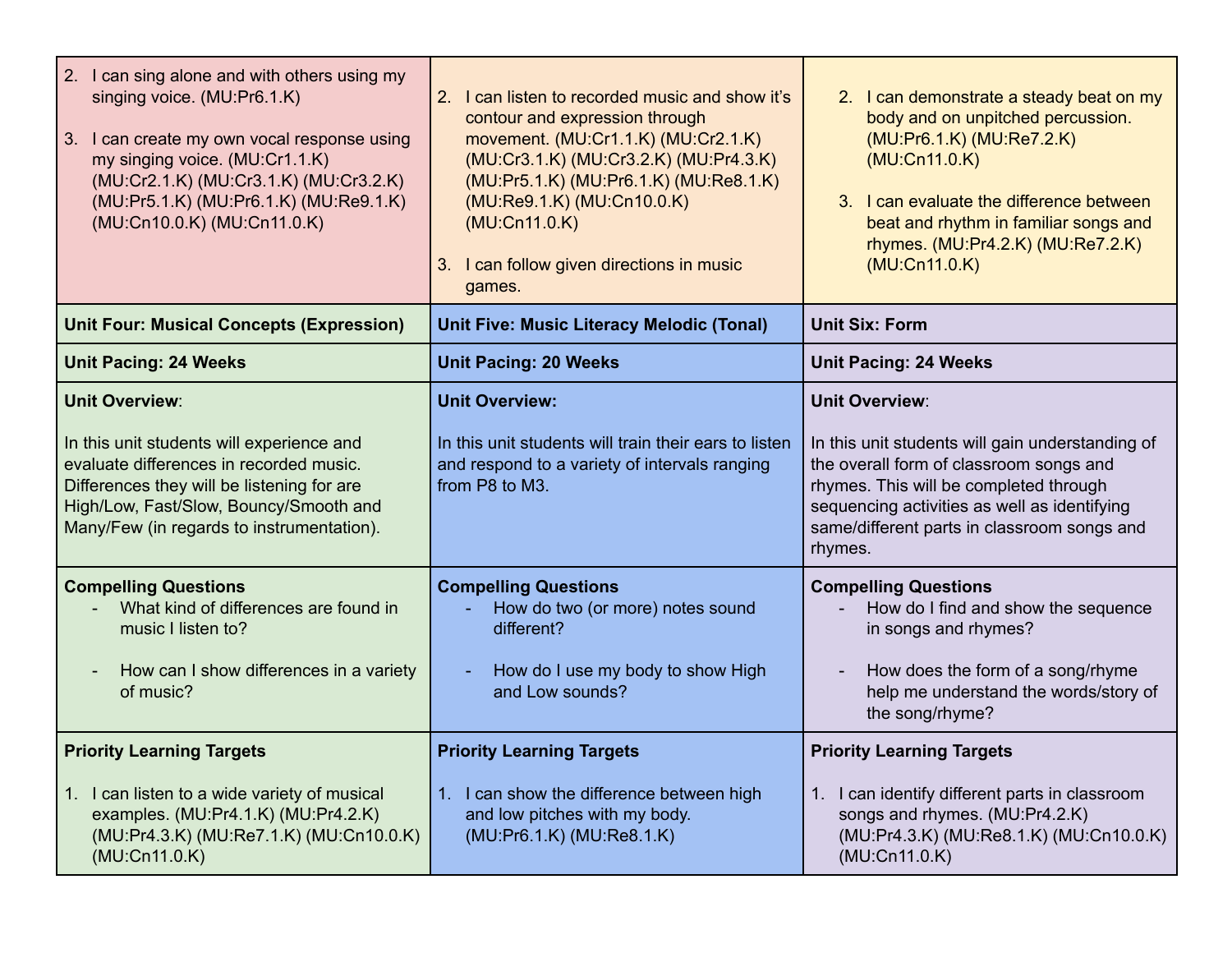| 2. I can identify differences in recorded music.<br>(MU:Pr4.2.K) (MU:Pr4.3.K) (MU:Re7.2.K)<br>(MU:Re8.1.K) (MU:Cn10.0.K)<br>(MU:Cn11.0.K)<br>3. I can show differences in recorded music<br>with body movements. (MU:Cr1.1.K)<br>(MU:Cr2.1.K) (MU:Cr3.2.K) (MU:Pr4.2.K)<br>(MU:Pr4.3.K) (MU:Pr5.1.K) (MU:Pr6.1.K)<br>(MU:Re7.2.K) (MU:Re8.1.K)<br>(MU:Cn10.0.K) (MU:Cn11.0.K) | 2. I can match High/Middle/Low sounds with a<br>given visual.<br>3. I can create and show my own<br>High/Middle/Low patterns with my body.<br>(MU:Cr1.1.K) (MU:Cr2.1.K) (MU:Cr3.1.K)<br>(MU:Cr3.2.K) (MU:Cn10.0.K) | 2. I can sequence familiar songs and rhymes<br>with given pictures. (MU:Pr4.2.K)<br>(MU:Pr4.3.K) (MU:Cn10.0.K)<br>(MU:Cn11.0.K) |
|-------------------------------------------------------------------------------------------------------------------------------------------------------------------------------------------------------------------------------------------------------------------------------------------------------------------------------------------------------------------------------|--------------------------------------------------------------------------------------------------------------------------------------------------------------------------------------------------------------------|---------------------------------------------------------------------------------------------------------------------------------|
| <b>Unit Seven: Carnival of the Animals</b>                                                                                                                                                                                                                                                                                                                                    | <b>Unit Eight: Instrument Families</b>                                                                                                                                                                             |                                                                                                                                 |
| <b>Unit Pacing: 8 Weeks</b>                                                                                                                                                                                                                                                                                                                                                   | <b>Unit Pacing: 8 Weeks</b>                                                                                                                                                                                        |                                                                                                                                 |
| <b>Unit Overview:</b>                                                                                                                                                                                                                                                                                                                                                         | <b>Unit Overview:</b>                                                                                                                                                                                              |                                                                                                                                 |
| In this unit students will listen to Camille<br>Saint-Saens' Carnival of the Animals. While<br>experiencing a variety of live performances<br>and animation set to the music students will<br>evaluate differences among the animals'<br>music, discuss and move their bodies to the<br>music.                                                                                | In this students will experience the four<br>instrument families through videos of live<br>performances.                                                                                                           |                                                                                                                                 |
| <b>Compelling Questions</b><br>How does instrumental music show<br>how different animals move?<br>How does the difference in<br>instrumentation and melody change<br>how I move my body to show how the<br>animals/music moves?                                                                                                                                               | <b>Compelling Questions</b><br>How are instruments grouped?<br>How are instrument families like/unlike<br>my own family?                                                                                           |                                                                                                                                 |
| <b>Priority Learning Targets</b>                                                                                                                                                                                                                                                                                                                                              | <b>Priority Learning Targets</b>                                                                                                                                                                                   |                                                                                                                                 |
| 1. I can be a respectful audience member                                                                                                                                                                                                                                                                                                                                      | 1. I can identify the four instrument families.                                                                                                                                                                    |                                                                                                                                 |